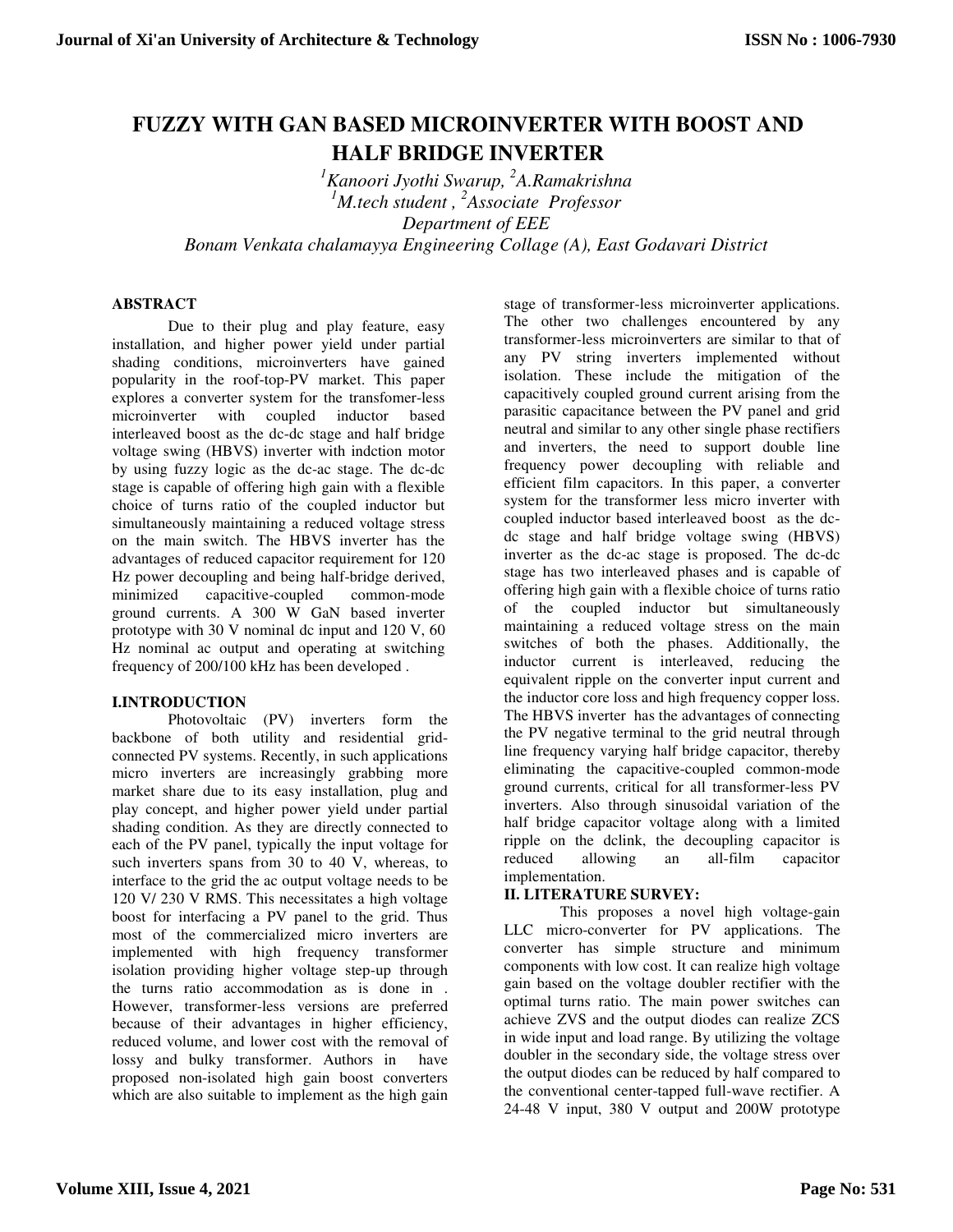was built to verify the benefits of the proposed converter. The achieved efficiency of the converter peaks at 96.6% and the CEC weighted efficiency reaches 95.4% .

Modelling and control design of paralleled DC–DC switching converters Power electronic systems are widely used today to provide power processing for applications ranging from computing and communications to medical electronics, appliance control, transportation, and high-power transmission. The associated power levels range from milli watts to megawatts. These systems typically involve switching circuits composed of semiconductor switches such as thyristors, MOSFETs, and diodes, along with passive elements such as inductors, capacitors, and resistors, and integrated circuits for control. Application of Kalman filters in model-based fault diagnosis of a DC–DC boost converter

#### **III. PHOTOVOLTAIC CELL**

A PV cell is a simple p-n junction diode that converts the irradiation into electricity. Fig.1 illustrates a simple equivalent circuit diagram of a PV cell. This model consists of a current source which represents the generated current from PV cell, a diode in parallel with the current source, a shunt resistance, and a series resistance.





In recent years, the number and variety of applications of fuzzy logic have increased significantly. The applications range from consumer products such as cameras, camcorders, washing machines, and microwave ovens to industrial process control, medical instrumentation, decision support systems, and portfolio selection. To understand why use of fuzzy logic has grown, you must first understand what is meant by fuzzy logic.

Fuzzy logic has two different meanings. In a narrow sense, fuzzy logic i s a logical system, which is an extension of multivalve logic. However, in a wider sense fuzzy logic (FL) is almost synonymous with the theory of fuzzy sets, a theory which relates to classes of objects with un sharp boundaries in which membership is a matter of degree. In this perspective, fuzzy logic in its narrow sense is a branch of FL. Even in its more narrow definition,

fuzzy logic differs both in concept and substance from traditional multivalve logical systems.

 In fuzzy Logic Toolbox software, fuzzy logic should be interpreted as FL, that is, fuzzy logic in its wide sense. The basic ideas underlying FL are explained very clearly and insightfully in Foundations of Fuzzy Logic. What might be added is that the basic concept underlying FL is that of a linguistic variable, that is, a variable whose values are words rather than numbers. In effect, much of FL may be viewed as a methodology for computing with words rather than numbers. Although words are inherently less precise than numbers, their use is closer to human intuition. Furthermore, computing with words exploits the tolerance for imprecision and thereby lowers the cost of solution.



## **Fig.2 Fuzzy interference system V.INDUCTION MOTOR**

An **induction motor** or **asynchronous motor** is an AC electric motor in which the electric current in the rotor needed to produce torque is obtained by electromagnetic induction from the magnetic field of the stator winding. $\begin{bmatrix} 1 \end{bmatrix}$  An induction motor can therefore be made without electrical connections to the rotor.<sup>[a]</sup> An induction motor's rotor can be either wound type or squirrelcage type.

Three-phase squirrel-cage induction motors are widely used as industrial drives because they are rugged, reliable and economical. Single-phase induction motors are used extensively for smaller loads, such as household appliances like fans. Although traditionally used in fixed-speed service, induction motors are increasingly being used with variable-frequency drives (VFDs) in variablespeed service. VFDs offer especially important energy savings opportunities for existing and prospective induction motors in variabletorque centrifugal fan, pump and compressor load applications. Squirrel cage induction motors are very widely used in both fixed-speed and variablefrequency drive (VFD) applications.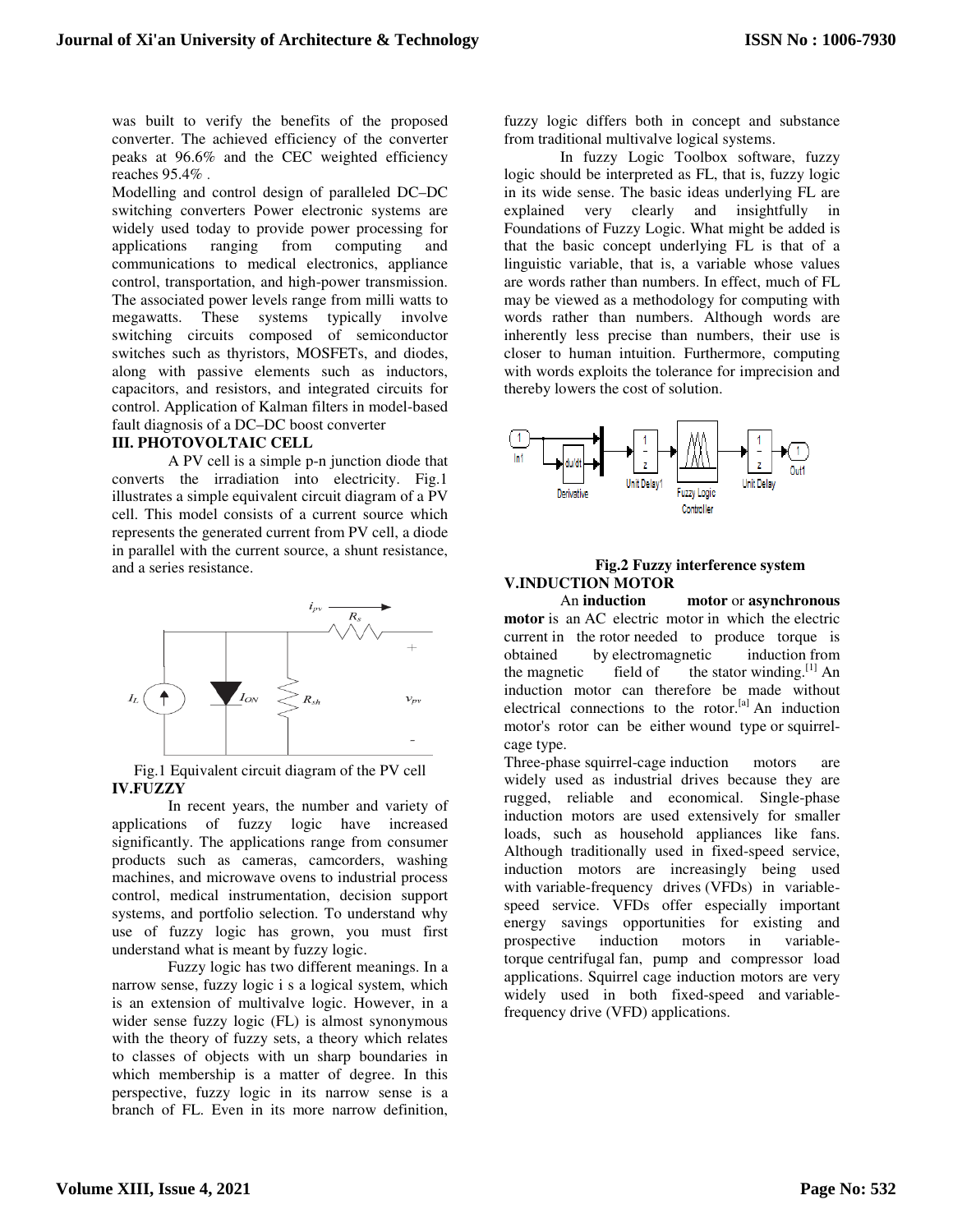

A model of Tesla's first induction motor, in Tesla Museum, Belgrade



Squirrel cage rotor construction, showing only the center three laminations

#### **VI.PROPOSED AND CONTROL DESIGN**



**Fig3: Proposed Simulation diagram** 

Fig.3 shows the coupled inductor based interleaved boost followed by HBVS inverter considered for the transformer-less microinverter application. The high gain dc-dc stage is realized by coupled inductor with two interleaved phases, whereas, the dc-ac stage offers an active power decoupling approach with a large sinusoidal swing of the half bridge capacitors with a limited 120 Hz ripple on the dc-link to minimize the decoupling capacitor requirement. It also mitigates the capacitive ground current. Also the topological variation offers connecting the grid neutral directly to the PV negative terminal through half bridge capacitor, which mitigates the capacitive ground current.

A. Coupled inductor interleaved boost

Fig.4 shows the circuit schematic of the coupled inductor interleaved boost converter for providing high voltage gain. In the present application, two interleaved phases are considered to scale the power. They process power in parallel. Each phase is comprised of the active switch Qs, diode D, and coupled inductor L with turns ratio 1 : n as shown.. Fig. 4 gives the input current (iin) and

primary and secondary side coupled inductor current for both the interleaved phases assuming ideal coupling under continuous conduction mode (CCM) condition. The converter gain (k) is a function of the coupled inductor turns ratio n as given in (1).

 $k = Vo$  Vin = iL1 + iL2 io = 1 + nD 1 - D

(1)

The MOSFET and diode voltage stress of the main circuit are given in (2), which shows that the stress on the MOSFET (Vsw m) is significantly reduced, thus lower voltage rating switch with lower ON-resistance RDS ON (which almost varies proportionally with the square of the blockingvoltage) can be used, reducing the corresponding conduction loss. However, the diode voltage stress (Vdiode m) is in fact higher than the conventional boost. But it would not affect the converter efficiency as the SiC diode forward voltage drop does not scale remarkably with the voltage rating and diode current is significantly lower than the main switch current.

 $Vsw m = Vo + nV in 1 + n$ ; Vdiode  $m = Vo$  $+$  nVin (2)

For practical implementation the primary and secondary windings of the coupled inductor would not be ideally coupled introducing leakage path in the switching circuit, voltage oscillation, and power dissipation. Thus an active clamp is used here to ensure the recycling of the leakage. On the main switch. But this introduces an additional active switch, the associated gate driver circuitry, and corresponding loss in the driving circuit. Qc and Cc constitute the active clamp circuit for each phase. Qc is operated in complementary to Qs with appropriate dead-time.

B. Half bridge voltage swing inverter

The output from the dc-dc stage vdc gets connected to the HBVS inverter stage as its input. The dc-ac stage is comprised of a synchronous buckboost stage followed by a half bridge inverter. The grid neutral is directly connected to the PV negative terminal through half bridge capacitor, which mitigates the capacitive ground current, a critical requirement for transformer-less PV inverters.

The grid voltage and grid current at an arbitrary power factor cos  $θ$ , with the corresponding instantaneous grid power are given in (3)

.  $vg = Vg \sin(\omega t)$ ;  $ig = Ig \sin(\omega t + \theta) Pg =$ VgIg 2 (cos  $\theta$  – cos(2ωt +  $\theta$ )) (3)

 As Pg has 2ω ripple component and power from PV is a pure dc, the instantaneous power from input is not equal to that of the output and energy storage element is required to ensure power decoupling i.e., instantaneous power balance. In this converter a large sinusoidal swing of the half-bridge capacitors v1 and v2 [expressions are given in (4] are allowed along with a limited double line frequency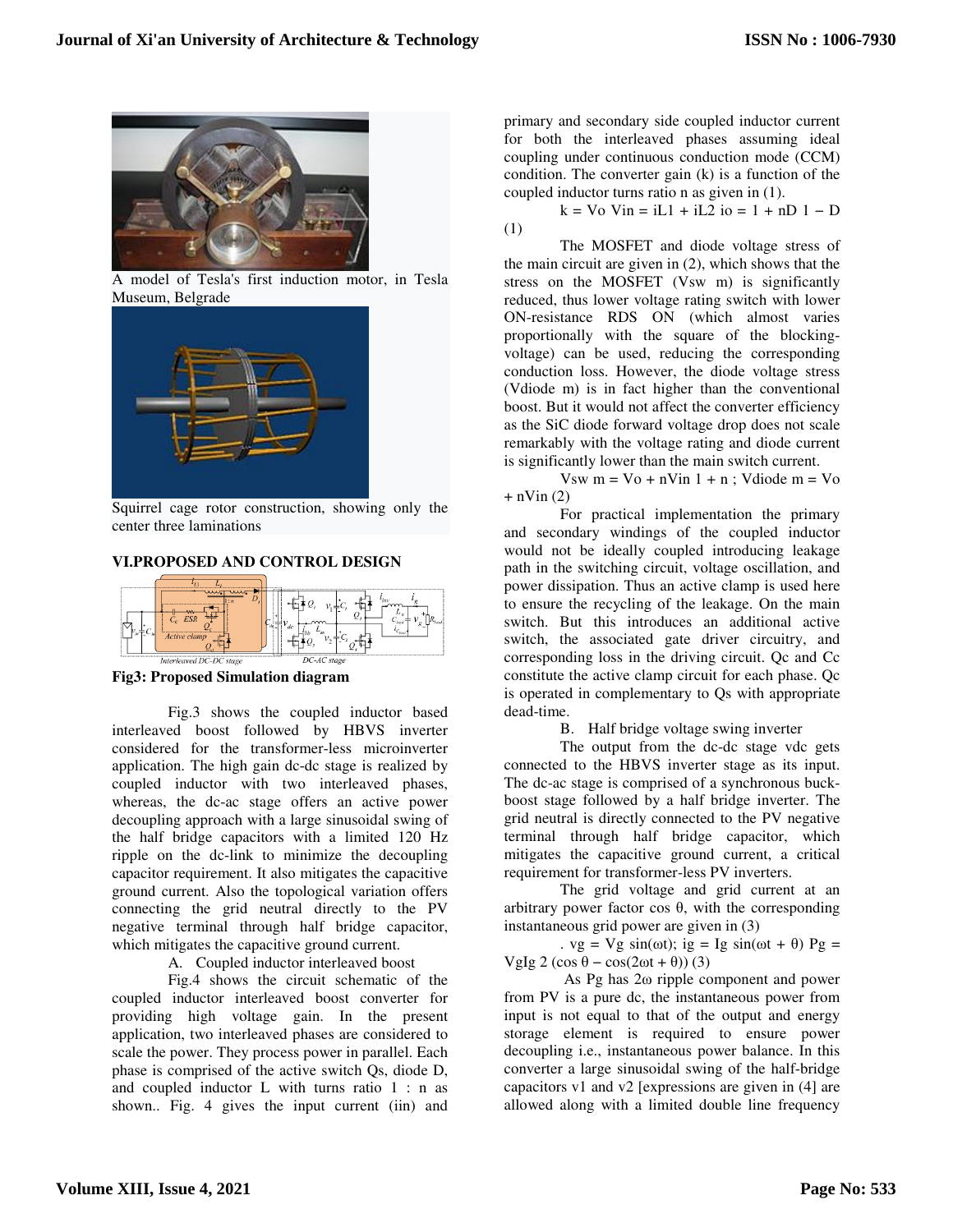voltage ripple on the dc-link v3 [given in (5)] to address the power decoupling with a reduced capacitor value.

 $v1 = v3$  2 +A sin( $\omega t + \zeta$ );  $v2 = v3$  2 -A  $sin(\omega t + \zeta)$  (4)

vdc = V + Vr sin( $2\omega t$  +  $\theta$ ) (5)

 where, 2A is the allowed peak-peak ripple of the halfbridge capacitor voltages, ζ is their phase shift relative to the grid voltage, V is the dc-link average voltage, and Vr is the amplitude of dc-link ripple voltage. The ripple power Pi supported by any capacitor Ci is given in (6).

 $Pi = 12$  d dt Civ 2 i (6)

 Using (6), the total ripple power supported by all the three capacitors C1, C2, and Cdc can be computed [20] which is  $Pt = P1 + P2 + Pdc$ . By comparing the magnitude and phase of 2ωt terms in Pg and Pt, the condition for double line frequency power decoupling as given in (7) is obtained.

V Vr(2Cdc + C) + CA2 = VgIg 2ω = Sg ω ζ  $= \pi 4 + \theta 2 (7)$ 

Further, in order to regulate the grid current and voltage without distortion, the condition given in (8) needs to be satisfied instantaneously ensuring that the converter is not over-modulated at any operating interval. ( $v1 > vg$  if  $vg \ge 0$   $v2 > vgl$  if  $vg < 0$ ) **VII.SIMULATION RESULTS** 



Fig4: Proposed Simulation diagram with fuzzy



Fig9: Grid voltage